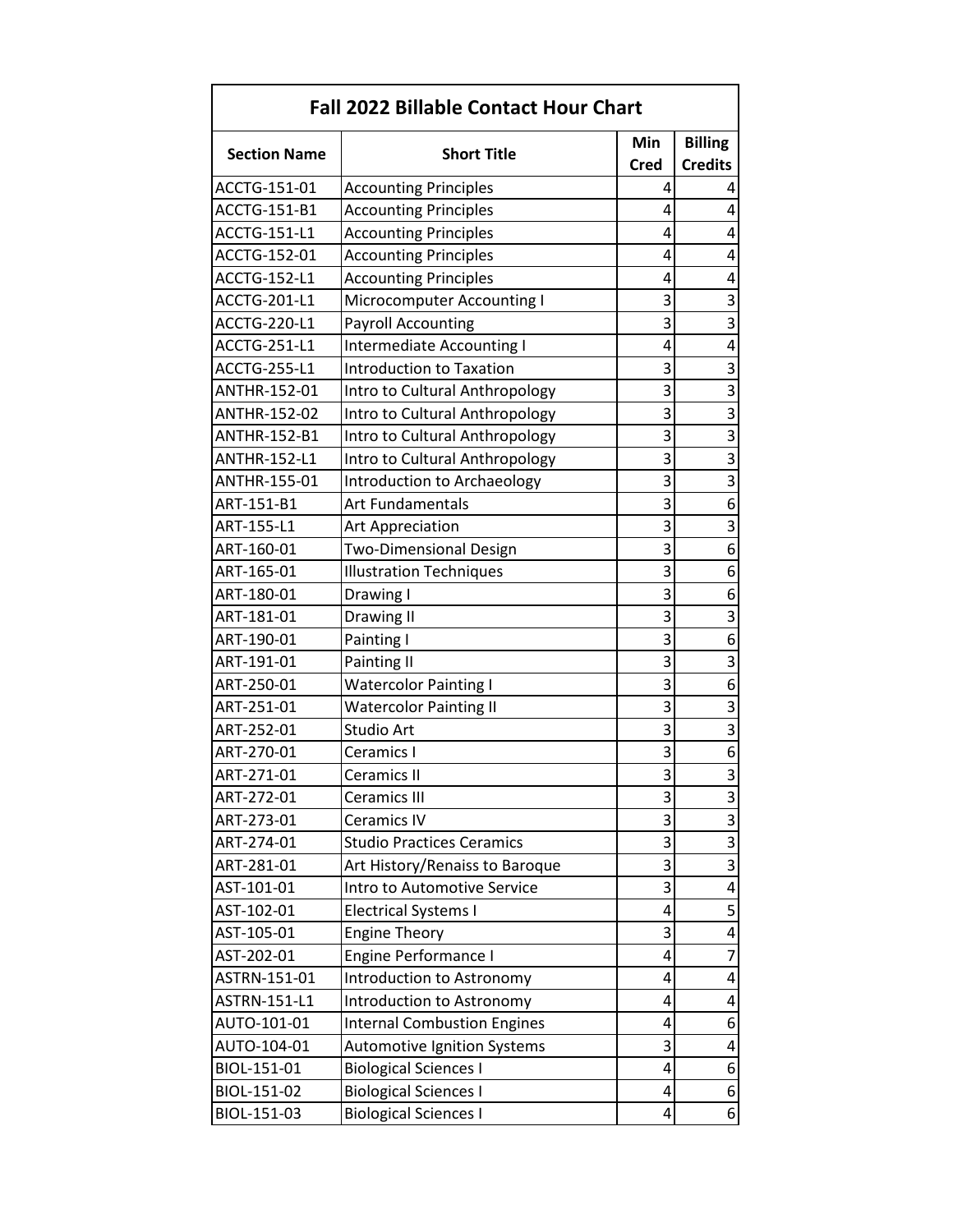| <b>Fall 2022 Billable Contact Hour Chart</b> |                                     |                |                         |
|----------------------------------------------|-------------------------------------|----------------|-------------------------|
|                                              | Min                                 | <b>Billing</b> |                         |
| <b>Section Name</b>                          | <b>Short Title</b>                  | <b>Cred</b>    | <b>Credits</b>          |
| BIOL-151-04                                  | <b>Biological Sciences I</b>        | 4              | 6                       |
| BIOL-151-B1                                  | <b>Biological Sciences I</b>        | 4              | 6                       |
| BIOL-151-B2                                  | <b>Biological Sciences I</b>        | 4              | 6                       |
| BIOL-151-L1                                  | <b>Biological Sciences I</b>        | 4              | 6                       |
| BIOL-151-L2                                  | <b>Biological Sciences I</b>        | 4              | 6                       |
| BIOL-156-B1                                  | Intro to Environmental Science      | 4              | 6                       |
| BIOL-156-L1                                  | Intro to Environmental Science      | 4              | 6                       |
| BIOL-257-01                                  | Anatomy & Physiology I              | 4              | 6                       |
| BIOL-257-02                                  | Anatomy & Physiology I              | 4              | 6                       |
| BIOL-257-03                                  | Anatomy & Physiology I              | 4              | 6                       |
| BIOL-257-L1                                  | Anatomy & Physiology I              | 4              | 6                       |
| BIOL-258-01                                  | Anatomy & Physiology II             | 4              | 6                       |
| BIOL-258-02                                  | Anatomy & Physiology II             | 4              | 6                       |
| BIOL-258-L1                                  | Anatomy & Physiology II             | 4              | 6                       |
| BIOL-260-B1                                  | <b>General Microbiology</b>         | 4              | 6                       |
| BMGT-160-01                                  | Manage in Digital Enterprise        | 3              | 3                       |
| <b>BMGT-160-B1</b>                           | Manage in Digital Enterprise        | 3              | 3                       |
| <b>BMGT-160-L1</b>                           | Manage in Digital Enterprise        | 3              | 3                       |
| BMGT-201-01                                  | <b>Principles of Management</b>     | 3              | 3                       |
| <b>BMGT-201-L1</b>                           | <b>Principles of Management</b>     | 3              | 3                       |
| <b>BMGT-201-L2</b>                           | <b>Principles of Management</b>     | 3              | $\overline{\mathbf{3}}$ |
| <b>BMGT-202-B1</b>                           | <b>Business Comm in Digital Age</b> | 3              | 3                       |
| <b>BMGT-202-L1</b>                           | <b>Business Comm in Digital Age</b> | 3              | 3                       |
| BSLW-251-01                                  | <b>Business Law</b>                 | 4              | 4                       |
| BUSAD-151-01                                 | <b>Introduction to Business</b>     | 4              | 4                       |
| BUSAD-151-B1                                 | <b>Introduction to Business</b>     | 4              | 4                       |
| <b>BUSAD-151-L1</b>                          | <b>Introduction to Business</b>     | 4              | 4                       |
| <b>BUSAD-151-L2</b>                          | <b>Introduction to Business</b>     | 4              | 4                       |
| BUSAD-170-B1                                 | <b>Small Business and Entrep</b>    | 3              | 3                       |
| BUSAD-170-L1                                 | <b>Small Business and Entrep</b>    | 3              | 3                       |
| BUSAD-180-L1                                 | <b>Entrepreneurship Capstone</b>    | 3              | $\overline{3}$          |
| CHEM-150-01                                  | <b>Fund Principles of Chemistry</b> | 4              | 6                       |
| CHEM-150-L1                                  | <b>Fund Principles of Chemistry</b> | 4              | 6                       |
| CHEM-151-B1                                  | <b>General College Chemistry I</b>  | 4              | 6                       |
| CHEM-151-B2                                  | <b>General College Chemistry I</b>  | 4              | 6                       |
| CHEM-151-L1                                  | <b>General College Chemistry I</b>  | 4              | 6                       |
| CHEM-155-L1                                  | Chemistry and Society               | 4              | 5                       |
| CHEM-251-01                                  | Organic Chemistry I                 | 4              | 6                       |
| CIS-104-L1                                   | <b>Word Processing I</b>            | 3              | 3                       |
| CIS-109-B1                                   | Spreadsheet Software                | 3              | $\overline{\mathbf{3}}$ |
| CIS-109-L1                                   | Spreadsheet Software                | 3              | 3                       |
| CIS-123-L1                                   | <b>Presentation Software</b>        | 3              | 3                       |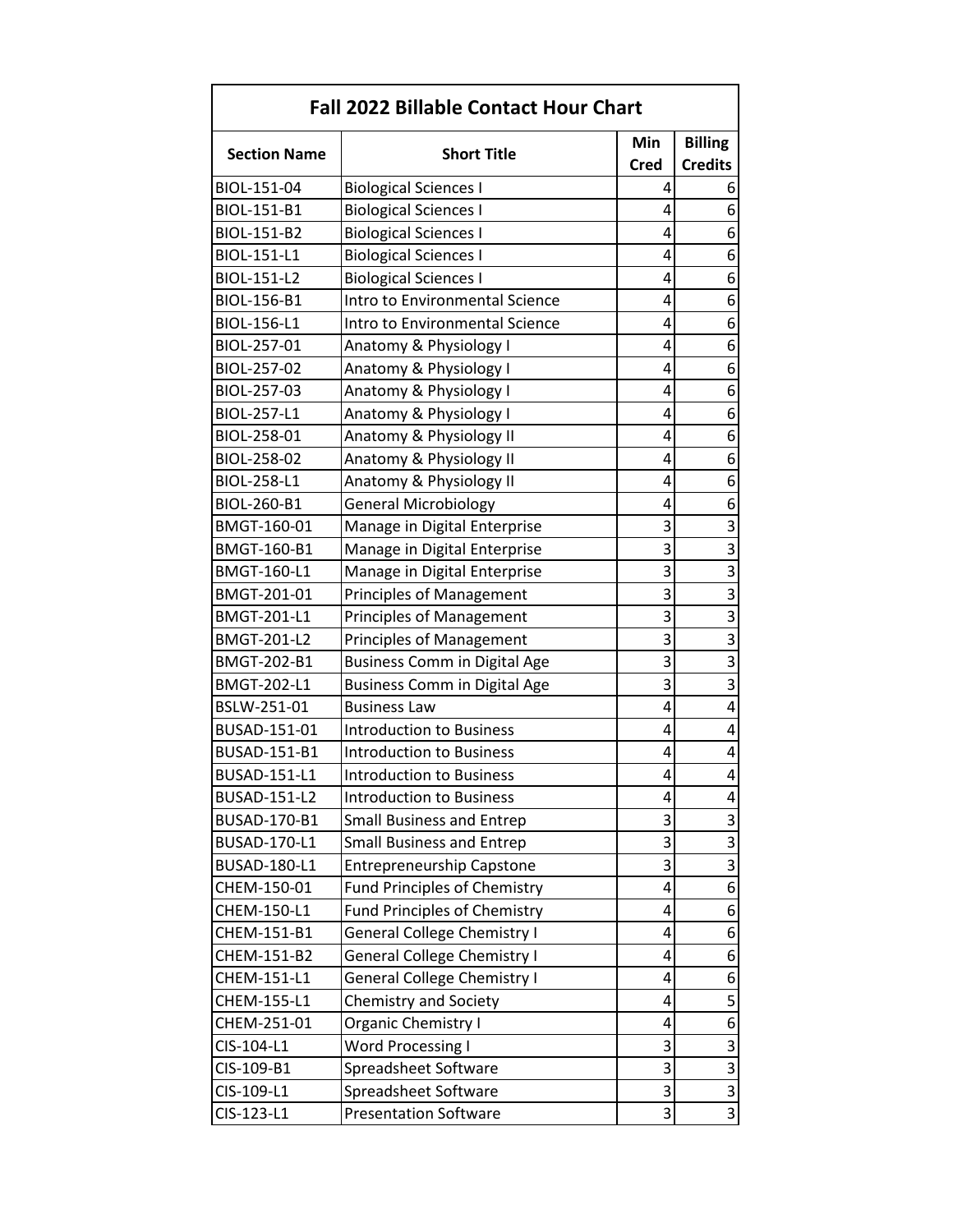| <b>Fall 2022 Billable Contact Hour Chart</b> |                                    |                |                         |
|----------------------------------------------|------------------------------------|----------------|-------------------------|
|                                              | Min                                | <b>Billing</b> |                         |
| <b>Section Name</b>                          | <b>Short Title</b>                 | <b>Cred</b>    | <b>Credits</b>          |
| CIS-130-01                                   | Introduction to CIS                | 3              | 3                       |
| CIS-130-02                                   | Introduction to CIS                | 3              | 3                       |
| CIS-130-03                                   | Introduction to CIS                | 3              | 3                       |
| CIS-130-04                                   | Introduction to CIS                | 3              | 3                       |
| CIS-130-05                                   | Introduction to CIS                | 3              | 3                       |
| CIS-130-06                                   | <b>Introduction to CIS</b>         | 3              | 3                       |
| CIS-130-B1                                   | Introduction to CIS                | 3              | 3                       |
| CIS-130-L1                                   | Introduction to CIS                | 3              | 3                       |
| CIS-130-L2                                   | Introduction to CIS                | 3              | $\overline{3}$          |
| CIS-140-L1                                   | <b>Help Desk Concepts</b>          | 3              | 3                       |
| CIS-150-01                                   | Computer Science I                 | 4              | 4                       |
| CIS-150-L1                                   | Computer Science I                 | 4              | 4                       |
| CIS-178-B1                                   | Design Concepts                    | 4              | 4                       |
| CIS-183-01                                   | Mobile App Development             | 4              | 4                       |
| CIS-184-01                                   | <b>PhotoShop Graphics</b>          | 3              | 3                       |
| CIS-188-L1                                   | InDesign Desktop Publishing        | 3              | 3                       |
| CIS-189-01                                   | <b>3D Animation</b>                | 3              | 3                       |
| CIS-212-L1                                   | <b>Full Stack Development</b>      | 3              | 3                       |
| CIS-230-01                                   | <b>Windows Server</b>              | 3              | 3                       |
| CIS-267-01                                   | <b>Beginning Game Programming</b>  | 3              | 3                       |
| CIS-277-01                                   | User Interface Design              | 3              | 3                       |
| CNA-100-01                                   | <b>Certified Nurse Aide</b>        | 6              | 10                      |
| COLL-145-01                                  | <b>College Skills</b>              | $\overline{2}$ | $\overline{2}$          |
| COLL-145-L1                                  | <b>College Skills</b>              | $\overline{2}$ | $\overline{2}$          |
| COMM-151-01                                  | Intro to Mass Media                | 3              | 3                       |
| COMM-151-02                                  | Intro to Mass Media                | 3              | 3                       |
| COMM-151-L1                                  | Intro to Mass Media                | 3              | $\overline{3}$          |
| CONM-100-01                                  | Intro to Design/Construction       | 3              | 4                       |
| CONM-101-01                                  | <b>Materials of Construction</b>   | 3              | 4                       |
| CONM-202-01                                  | <b>Construction Safety</b>         | 3              | 3                       |
| CONM-244-01                                  | <b>Construction Estimating</b>     | 3              | 3                       |
| CRJ-151-51                                   | Intro to Criminal Justice          | 3              | $\overline{\mathbf{3}}$ |
| CRJ-151-L1                                   | Intro to Criminal Justice          | 3              | 3                       |
| CRJ-156-L1                                   | Criminal Investigation             | 3              | $\overline{3}$          |
| CRJ-160-51                                   | Ethical Issues in Crim Just        | 3              | 3                       |
| CRJ-170-L1                                   | <b>Introduction to Corrections</b> | 3              | 3                       |
| CRJ-251-51                                   | Criminal Law                       | 3              | 3                       |
| CRJ-252-L1                                   | Juvenile Delinquency               | 3              | 3                       |
| CRJ-253-51                                   | <b>Fundamentals of Criminology</b> | 3              | 3                       |
| CRJ-256-L1                                   | <b>Police Operations</b>           | 3              | $\overline{\mathbf{3}}$ |
| CRJ-296-51                                   | Special Topics - Mock Trial        | 3              | 3                       |
| ECE-100-L1                                   | Found. of Early Child Educ         | 3              | 3                       |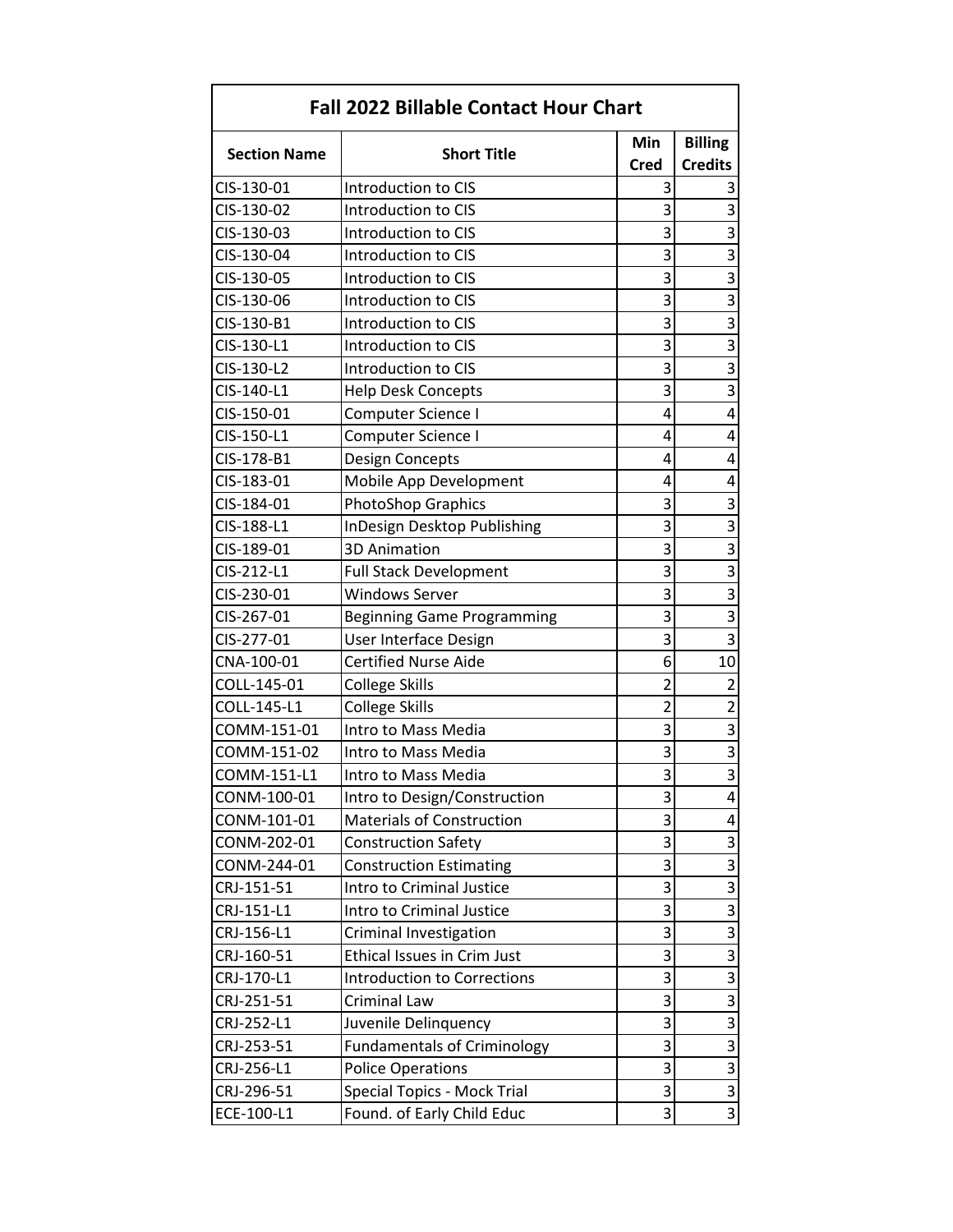| <b>Fall 2022 Billable Contact Hour Chart</b> |                                     |                |                           |
|----------------------------------------------|-------------------------------------|----------------|---------------------------|
| <b>Section Name</b>                          | <b>Short Title</b>                  | Min            | <b>Billing</b>            |
|                                              |                                     | <b>Cred</b>    | <b>Credits</b>            |
| ECE-102-01                                   | Child Growth and Development        | 3              | 3                         |
| ECE-104-B1                                   | Nutr Hlth Safety for ECE            | 3              | 3                         |
| ECE-110-01                                   | Diverse Populations in ECE          | 3              | 3                         |
| ECE-200-01                                   | The Care/Learn.-Preschool Chld      | 4              | 4                         |
| ECE-202-01                                   | The Care/Learn School Age Chld      | 4              | 4                         |
| ECON-251-01                                  | <b>Principles of Macroeconomics</b> | 3              | $\overline{3}$            |
| ECON-251-B1                                  | Principles of Macroeconomics        | 3              | $\overline{3}$            |
| ECON-251-B2                                  | Principles of Macroeconomics        | 3              | 3                         |
| ECON-251-L1                                  | <b>Principles of Macroeconomics</b> | 3              | $\overline{\mathbf{3}}$   |
| ECON-252-B1                                  | Principles of Microeconomics        | 3              | $\overline{3}$            |
| ECON-252-L1                                  | Principles of Microeconomics        | 3              | 3                         |
| EDUC-151-B1                                  | <b>Exploring Teaching</b>           | 3              | $\overline{3}$            |
| EDUC-158-01                                  | Art for Elementary Teachers         | 3              | $\overline{3}$            |
| EDUC-165-01                                  | Music for Classroom Teachers        | 3              | $\overline{3}$            |
| ELEC-125-01                                  | <b>Fundamentals of Electricity</b>  | 3              | 4                         |
| ELEC-125-02                                  | <b>Fundamentals of Electricity</b>  | 3              | 4                         |
| ELEC-125-03                                  | <b>Fundamentals of Electricity</b>  | 3              | 4                         |
| ELEC-129-01                                  | <b>AC/DC Motors and Controls</b>    | 4              | 6                         |
| ELEC-130-01                                  | Introduction to PLCs                | 3              | 4                         |
| ELEC-133-01                                  | Circuit Analysis                    | 4              | 6                         |
| ELEC-137-01                                  | Microprocessors                     | 4              | 6                         |
| ELEC-156-01                                  | Intro to Renew Energy Systems       | 3              | 4                         |
| ENGL-090-01                                  | Basic Writing Skills, ALP           | $\overline{2}$ | $\overline{2}$            |
| ENGL-090-02                                  | Basic Writing Skills, ALP           | $\overline{2}$ | $\overline{c}$            |
| ENGL-090-03                                  | <b>Basic Writing Skills, ALP</b>    | $\overline{2}$ | $\overline{2}$            |
| ENGL-102-L1                                  | <b>Business Writing</b>             | 3              | $\overline{3}$            |
| ENGL-151-01                                  | <b>English Composition I</b>        | 3              | $\overline{3}$            |
| ENGL-151-02                                  | <b>English Composition I</b>        | 3              | 3                         |
| ENGL-151-04                                  | <b>English Composition I</b>        | 3              | 3                         |
| ENGL-151-05                                  | <b>English Composition I</b>        | 3              | 3                         |
| ENGL-151-06                                  | <b>English Composition I</b>        | 3              | $\overline{3}$            |
| ENGL-151-07                                  | <b>English Composition I</b>        | 3              | $\overline{3}$            |
| ENGL-151-08                                  | <b>English Composition I</b>        | 3              | $\overline{3}$            |
| ENGL-151-09                                  | <b>English Composition I</b>        | 3              | $\overline{3}$            |
| ENGL-151-10                                  | <b>English Composition I</b>        | 3              | $\overline{3}$            |
| ENGL-151-11                                  | <b>English Composition I</b>        | 3              | $\overline{\mathbf{3}}$   |
| ENGL-151-12                                  | <b>English Composition I</b>        | 3              | $\overline{\overline{3}}$ |
| ENGL-151-13                                  | <b>English Composition I</b>        | 3              | $\overline{3}$            |
| ENGL-151-14                                  | <b>English Composition I</b>        | 3              | $\overline{\mathbf{3}}$   |
| ENGL-151-15                                  | <b>English Composition I</b>        | 3              | $\overline{3}$            |
| ENGL-151-16                                  | <b>English Composition I</b>        | 3              | $\overline{3}$            |
| ENGL-151-17                                  | <b>English Composition I</b>        | 3              | $\overline{3}$            |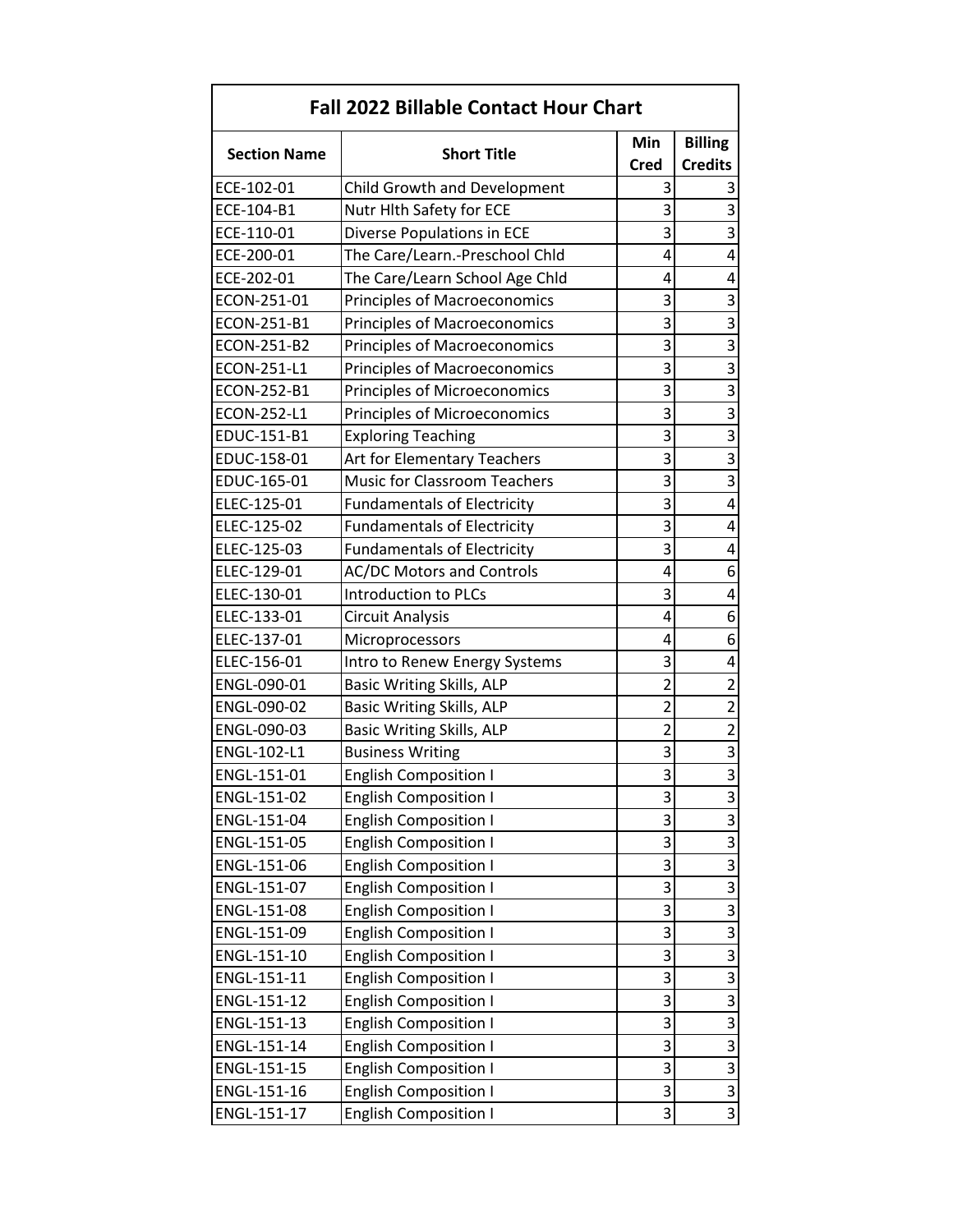| <b>Fall 2022 Billable Contact Hour Chart</b> |                                       |                |                         |
|----------------------------------------------|---------------------------------------|----------------|-------------------------|
|                                              |                                       | Min            | <b>Billing</b>          |
| <b>Section Name</b>                          | <b>Short Title</b>                    | <b>Cred</b>    | <b>Credits</b>          |
| ENGL-151-18                                  | <b>English Composition I</b>          | 3              | 3                       |
| ENGL-151-19                                  | <b>English Composition I</b>          | 3              | 3                       |
| ENGL-151-31                                  | English Composition I, ALP            | 3              | 3                       |
| ENGL-151-32                                  | English Composition I, ALP            | 3              | $\overline{3}$          |
| ENGL-151-33                                  | English Composition I, ALP            | 3              | 3                       |
| ENGL-151-B1                                  | <b>English Composition I</b>          | 3              | $\overline{3}$          |
| ENGL-151-B2                                  | <b>English Composition I</b>          | 3              | 3                       |
| ENGL-151-B3                                  | <b>English Composition I</b>          | 3              | $\overline{3}$          |
| <b>ENGL-151-B4</b>                           | <b>English Composition I</b>          | 3              | $\overline{3}$          |
| ENGL-151-B5                                  | <b>English Composition I</b>          | 3              | $\overline{3}$          |
| ENGL-151-L1                                  | <b>English Composition I</b>          | 3              | $\overline{3}$          |
| <b>ENGL-151-L2</b>                           | <b>English Composition I</b>          | 3              | 3                       |
| ENGL-152-01                                  | <b>English Composition II</b>         | 3              | 3                       |
| ENGL-152-02                                  | <b>English Composition II</b>         | 3              | $\overline{\mathbf{3}}$ |
| ENGL-152-04                                  | <b>English Composition II</b>         | 3              | $\overline{3}$          |
| ENGL-152-05                                  | <b>English Composition II</b>         | 3              | 3                       |
| ENGL-152-06                                  | <b>English Composition II</b>         | 3              | $\overline{3}$          |
| ENGL-152-B1                                  | <b>English Composition II</b>         | 3              | $\overline{3}$          |
| <b>ENGL-152-L1</b>                           | <b>English Composition II</b>         | 3              | 3                       |
| <b>ENGL-152-L2</b>                           | <b>English Composition II</b>         | 3              | 3                       |
| ENGL-253-L1                                  | American Literature                   | 3              | $\overline{3}$          |
| ENGL-254-B1                                  | <b>Advanced Composition</b>           | 3              | 3                       |
| <b>ENGL-256-B1</b>                           | Children's Literature                 | 3              | $\overline{3}$          |
| ENGL-261-01                                  | Intro to Creative Writing             | 3              | $\overline{3}$          |
| ESC-151-01                                   | <b>Earth Science</b>                  | 4              | 5                       |
| ESC-151-02                                   | <b>Earth Science</b>                  | 4              | $\frac{5}{5}$           |
| ESC-151-B1                                   | <b>Earth Science</b>                  | 4              |                         |
| FREN-151-01                                  | <b>Elementary French I</b>            | 4              | 4                       |
| FREN-151-02                                  | <b>Elementary French I</b>            | 4              | 4                       |
| GEOG-151-01                                  | <b>Elements of Physical Geography</b> | 4              | 4                       |
| GEOG-151-L1                                  | <b>Elements of Physical Geography</b> | 4              | 4                       |
| GEOG-152-01                                  | <b>World Regional Geography</b>       | 3              | 3                       |
| GERMN-151-01                                 | <b>Elementary German I</b>            | 4              | 4                       |
| HIST-151-01                                  | Western Civilizations to 1650         | 3              | 3                       |
| HIST-154-01                                  | History of the U S 1607-1877          | 3              | $\overline{3}$          |
| HIST-154-L1                                  | History of the U S 1607-1877          | 3              | $\overline{3}$          |
| HIST-158-01                                  | World History to 1500                 | 3              | $\overline{\mathbf{3}}$ |
| HIST-158-L1                                  | World History to 1500                 | 3              | 3                       |
| <b>HLTSC-110-L1</b>                          | <b>Medical Terminology</b>            | $\overline{2}$ | $\overline{2}$          |
| <b>HLTSC-110-L2</b>                          | <b>Medical Terminology</b>            | $\overline{c}$ | $\overline{2}$          |
| <b>HLTSC-110-L3</b>                          | <b>Medical Terminology</b>            | $\overline{2}$ | $\overline{c}$          |
| <b>HLTSC-115-L1</b>                          | Intro to Health-Care Prof             | 3              | $\overline{3}$          |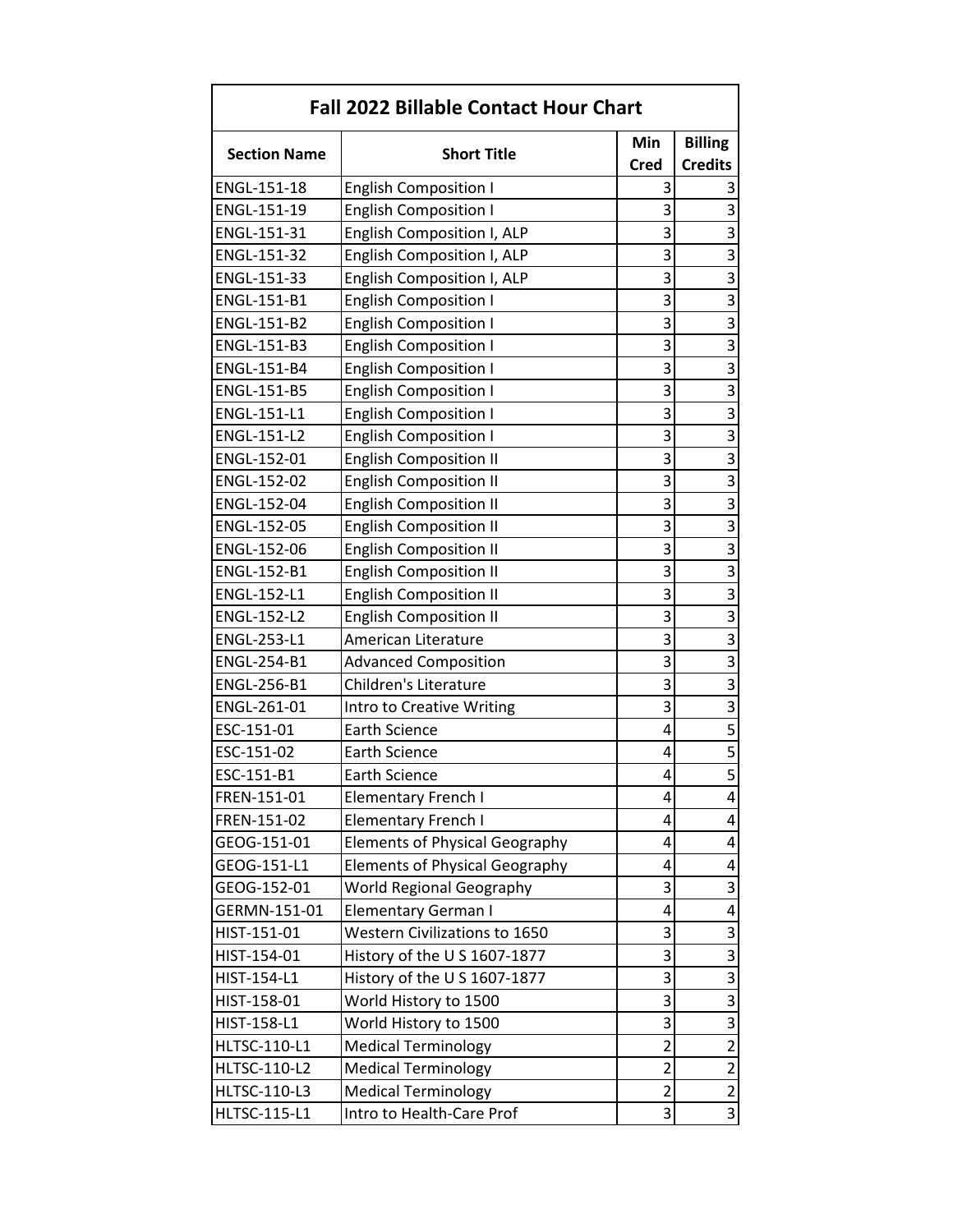| <b>Fall 2022 Billable Contact Hour Chart</b> |                                       |                |                         |
|----------------------------------------------|---------------------------------------|----------------|-------------------------|
| <b>Section Name</b>                          | <b>Short Title</b>                    | Min            | <b>Billing</b>          |
|                                              |                                       | <b>Cred</b>    | <b>Credits</b>          |
| <b>HLTSC-120-B1</b>                          | Pharmacology                          | 3              | 3                       |
| <b>HLTSC-151-L1</b>                          | Princ of Nutr & Diet Therapy          | 3              | 3                       |
| HLTSC-158-01                                 | <b>Phlebotomy Basics</b>              | 6              | 8                       |
| <b>HLTSC-160-L1</b>                          | Perspectives of Aging                 | 3              | 3                       |
| HPE-150-L1                                   | <b>Personal Health</b>                | 3              | 3                       |
| HPE-151-01                                   | <b>First Aid and Safety</b>           | $\overline{2}$ | $\overline{2}$          |
| HPE-151-02                                   | First Aid and Safety                  | $\overline{c}$ | $\overline{2}$          |
| HPE-153-L1                                   | <b>Mental Health</b>                  | 3              | 3                       |
| HPE-175-01                                   | Kickboxing                            | $\overline{1}$ | $\overline{2}$          |
| HUMAN-151-01                                 | <b>Introduction to Humanities</b>     | 3              | 3                       |
| HUMAN-151-02                                 | <b>Introduction to Humanities</b>     | 3              | 3                       |
| <b>HUMAN-151-B1</b>                          | <b>Introduction to Humanities</b>     | 3              | 3                       |
| <b>HUMAN-151-B2</b>                          | <b>Introduction to Humanities</b>     | 3              | 3                       |
| <b>HUMAN-151-L1</b>                          | <b>Introduction to Humanities</b>     | 3              | $\overline{\mathbf{3}}$ |
| <b>HUMAN-152-B1</b>                          | <b>Exploring Creativity</b>           | 3              | 3                       |
| <b>HUMAN-152-L1</b>                          | <b>Exploring Creativity</b>           | 3              | 3                       |
| HUMAN-250-01                                 | Visual Media Literacy                 | 3              | 3                       |
| HUMAN-256-01                                 | Film & Society:1920s to 1960s         | 3              | 3                       |
| IAS-103-01                                   | <b>Information Security Principle</b> | 3              | 3                       |
| IAS-103-L1                                   | <b>Information Security Principle</b> | 3              | 3                       |
| IAS-105-B1                                   | <b>Computing and Social Responsib</b> | 3              | $\overline{\mathbf{3}}$ |
| IAS-202-01                                   | Risk Vulnerability Analysis           | 3              | 3                       |
| IAS-210-B1                                   | <b>Adv. Networking Practices</b>      | 3              | 3                       |
| JOURN-161-01                                 | Introduction to Journalism            | 3              | $\overline{3}$          |
| JOURN-162-01                                 | Journalism Workshop I                 | 3              | 3                       |
| JOURN-251-01                                 | Photojournalism                       | 3              | 3                       |
| JOURN-261-01                                 | Journalism Workshop II                | 3              | $\overline{3}$          |
| JOURN-262-01                                 | Journalism Workshop III               | 3              | 3                       |
| MATH-092-01                                  | <b>Beginning Algebra</b>              | 4              | 4                       |
| MATH-092-02                                  | <b>Beginning Algebra</b>              | 4              | 4                       |
| MATH-092-03                                  | <b>Beginning Algebra</b>              | 4              | 4                       |
| MATH-092-04                                  | <b>Beginning Algebra</b>              | 4              | 4                       |
| MATH-092-05                                  | Beginning Algebra                     | 4              | 4                       |
| MATH-092-06                                  | <b>Beginning Algebra</b>              | 4              | 4                       |
| MATH-092-L1                                  | <b>Beginning Algebra</b>              | 4              | 4                       |
| MATH-092-L2                                  | <b>Beginning Algebra</b>              | 4              | 4                       |
| MATH-092-L3                                  | <b>Beginning Algebra</b>              | 4              | 4                       |
| MATH-092-L4                                  | <b>Beginning Algebra</b>              | 4              | 4                       |
| MATH-105-B1                                  | <b>Essential Math for College</b>     | 6              | 6                       |
| MATH-105-B2                                  | <b>Essential Math for College</b>     | 6              | 6                       |
| MATH-119-L1                                  | <b>Elementary Technical Math</b>      | $\overline{2}$ | $\overline{2}$          |
| MATH-124-L1                                  | <b>Technical Mathematics II</b>       | 4              | 4                       |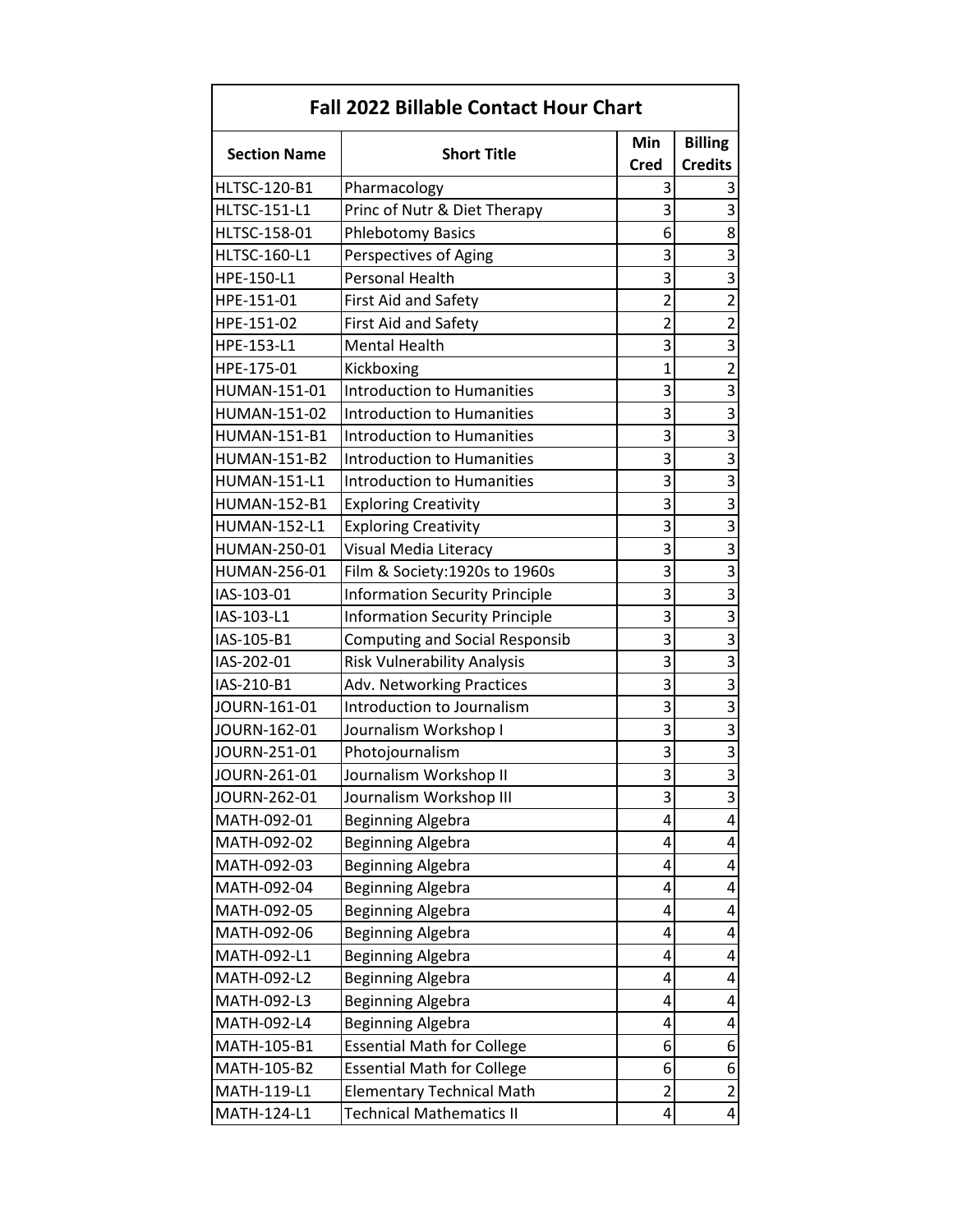| <b>Fall 2022 Billable Contact Hour Chart</b> |                                     |                |                         |
|----------------------------------------------|-------------------------------------|----------------|-------------------------|
|                                              |                                     | Min            | <b>Billing</b>          |
| <b>Section Name</b>                          | <b>Short Title</b>                  | <b>Cred</b>    | <b>Credits</b>          |
| MATH-126-L1                                  | <b>Mathematics for Business</b>     | 3              | 3                       |
| MATH-151-01                                  | Intermediate Algebra                | 4              | 4                       |
| MATH-151-02                                  | Intermediate Algebra                | 4              | 4                       |
| MATH-151-03                                  | Intermediate Algebra                | 4              | 4                       |
| MATH-151-04                                  | Intermediate Algebra                | 4              | 4                       |
| MATH-151-05                                  | Intermediate Algebra                | 4              | 4                       |
| MATH-151-06                                  | Intermediate Algebra                | 4              | 4                       |
| MATH-151-L1                                  | Intermediate Algebra                | 4              | 4                       |
| MATH-151-L2                                  | Intermediate Algebra                | 4              | 4                       |
| MATH-151-L3                                  | Intermediate Algebra                | 4              | 4                       |
| MATH-151-L4                                  | Intermediate Algebra                | 4              | 4                       |
| MATH-154-01                                  | <b>Mathematics Explorations</b>     | 4              | 4                       |
| MATH-154-L1                                  | <b>Mathematics Explorations</b>     | 4              | 4                       |
| MATH-156-B1                                  | Math for Elem Teachers I            | 3              | 3                       |
| MATH-157-01                                  | College Algebra                     | 3              | $\overline{3}$          |
| MATH-157-02                                  | College Algebra                     | 3              | $\overline{3}$          |
| MATH-157-L1                                  | College Algebra                     | 3              | 3                       |
| MATH-157-L2                                  | College Algebra                     | 3              | $\overline{3}$          |
| MATH-159-01                                  | <b>Trig and Analytical Geometry</b> | 3              | $\overline{3}$          |
| MATH-159-L1                                  | <b>Trig and Analytical Geometry</b> | 3              | 3                       |
| MATH-159-L2                                  | <b>Trig and Analytical Geometry</b> | 3              | $\overline{\mathbf{3}}$ |
| MATH-162-01                                  | <b>Introduction to Statistics</b>   | 4              | 4                       |
| MATH-162-L1                                  | <b>Introduction to Statistics</b>   | 4              | 4                       |
| MATH-164-01                                  | Precalculus                         | 4              | 4                       |
| MATH-164-02                                  | Precalculus                         | 4              | 4                       |
| MATH-164-L1                                  | Precalculus                         | 4              | 4                       |
| MATH-164-L2                                  | Precalculus                         | 4              | 4                       |
| MATH-171-01                                  | Calculus I                          | 4              | 4                       |
| MATH-172-L1                                  | Calculus II                         | 4              | 4                       |
| MATH-271-01                                  | Calculus III                        | 4              | 4                       |
| MATL-101-01                                  | <b>Industrial Materials</b>         | 3              | 4                       |
| MATL-101-02                                  | <b>Industrial Materials</b>         | 3              | 4                       |
| MCOM-201-B1                                  | <b>Principles of Marketing</b>      | 3              | 3                       |
| MCOM-201-L1                                  | <b>Principles of Marketing</b>      | 3              | $\overline{3}$          |
| MDTC-109-L1                                  | <b>Mechanical Blueprint Reading</b> | $\overline{2}$ | $\overline{2}$          |
| MDTC-160-02                                  | Mech Drftg & CAD I                  | 4              | 6                       |
| MDTC-160-B1                                  | Mech Drftg & CAD I                  | 4              | 6                       |
| MDTC-226-B1                                  | <b>Geometric Dimen-Tolerancing</b>  | 3              | 3                       |
| MDTC-228-B1                                  | Intro to SOLIDWORKS-CSWA            | 3              | 4                       |
| MDTC-232-B1                                  | Adv SOLIDWORKS-CSWP                 | 3              | 4                       |
| MECH-102-01                                  | <b>Manufacturing Processes</b>      | 4              | 6                       |
| MECH-103-01                                  | Machining Basics & CNC              | 4              | 6                       |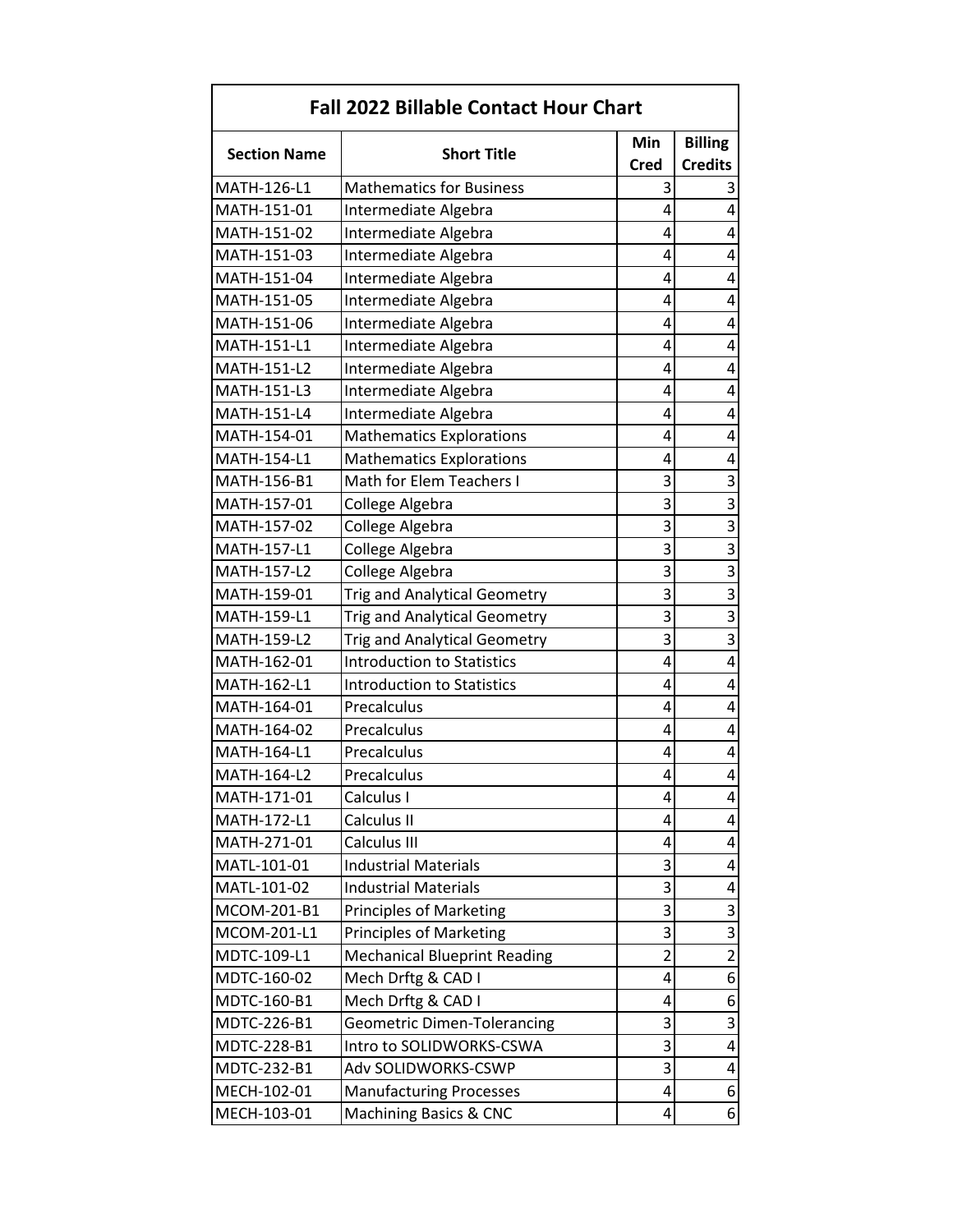| <b>Fall 2022 Billable Contact Hour Chart</b> |                                           |                |                         |
|----------------------------------------------|-------------------------------------------|----------------|-------------------------|
| <b>Section Name</b>                          | <b>Short Title</b>                        | Min            | <b>Billing</b>          |
|                                              |                                           | <b>Cred</b>    | <b>Credits</b>          |
| MECH-103-02                                  | <b>Machining Basics &amp; CNC</b>         | 4              | 6                       |
| MECH-105-01                                  | CNC III                                   | 3              | 4                       |
| MECH-111-01                                  | Introduction to Fluid Power               | 3              | 4                       |
| MECH-116-01                                  | Indus Plumbing & Pipefitting              | 3              | 4                       |
| MECH-131-01                                  | <b>Intro Automated Manufacturing</b>      | 3              | 4                       |
| MECH-201-01                                  | CAD/CAM Milling I                         | 3              | 4                       |
| MECH-221-01                                  | CAD/CAM (Lathe)                           | 3              | 4                       |
| METC-100-L1                                  | Intro to Engineering & Tech               | 3              | 3                       |
| METC-160-B1                                  | Math Apps in Engineering Tech             | $\overline{2}$ | 3                       |
| METC-170-B1                                  | Intro to Parametric CAD/CATIA             | 3              | 6                       |
| METC-220-01                                  | <b>Statics &amp; Strength of Material</b> | 4              | 6                       |
| METC-234-01                                  | Thermodynamics & Fluid Science            | 4              | 6                       |
| MUSIC-150-01                                 | Agora Chorale                             | $\mathbf{1}$   | 3                       |
| MUSIC-151-01                                 | Agora Chorale                             | $\overline{1}$ | $\overline{\mathbf{3}}$ |
| MUSIC-154-01                                 | College-Community Symph Band              | $\mathbf{1}$   | 3                       |
| MUSIC-155-01                                 | <b>College-Community Symph Band</b>       | $\overline{1}$ | 3                       |
| MUSIC-161I-01                                | <b>Applied Music Instrument</b>           | $\mathbf{1}$   | $\mathbf{1}$            |
| MUSIC-161I-02                                | <b>Applied Music Instrument</b>           | $\mathbf{1}$   | $\mathbf{1}$            |
| MUSIC-161V-01                                | <b>Applied Music Voice</b>                | $\mathbf{1}$   | $\mathbf{1}$            |
| MUSIC-162I-01                                | <b>Applied Music Instrument</b>           | $\overline{1}$ | $\mathbf{1}$            |
| MUSIC-162I-02                                | <b>Applied Music Instrument</b>           | 1              | $\mathbf{1}$            |
| MUSIC-162V-01                                | <b>Applied Music Voice</b>                | $\overline{1}$ | $\mathbf{1}$            |
| MUSIC-170-01                                 | Introduction to Music Theory I            | 3              | 3                       |
| MUSIC-250-01                                 | Agora Chorale                             | $\mathbf{1}$   | 3                       |
| MUSIC-251-01                                 | Agora Chorale                             | $\mathbf{1}$   | 3                       |
| MUSIC-254-01                                 | College-Community Symph Band              | $\overline{1}$ | $\overline{3}$          |
| MUSIC-255-01                                 | <b>College-Community Symph Band</b>       | $\mathbf{1}$   | 3                       |
| MUSIC-261I-01                                | <b>Applied Music Instrument</b>           | $\mathbf 1$    | 1                       |
| MUSIC-262V-01                                | <b>Applied Music Voice</b>                | 1              | $\mathbf{1}$            |
| MUSIC-265-01                                 | History/Appreciation of Jazz              | 3              | 3                       |
| NUET-100-01                                  | <b>Nuclear Industry Fundamentals</b>      | 2              | 3                       |
| NUET-130-01                                  | Plant Systems I                           | 3              | 4                       |
| NURS-103-01                                  | <b>Fundamental Nursing Care</b>           | 9              | 15                      |
| NURS-105-01                                  | Med Surg Nursing Care I                   | 5              | 9.5                     |
| NURS-110-01                                  | <b>Mental Health Nursing Care</b>         | 3.5            | 6                       |
| NURS-204-01                                  | <b>Obstetrical Nursing Care</b>           | 4              | $\overline{7}$          |
| NURS-205-01                                  | <b>Pediatric Nursing Care</b>             | 3.5            | 6                       |
| NURS-208-01                                  | Med Surg Nursing Care II                  | 8.5            | 14                      |
| NURS-210-L1                                  | Nurs Leadership & Management              | 3              | 3                       |
| <b>NURS-210-L2</b>                           | Nurs Leadership & Management              | 3              | 3                       |
| NURS-212-61                                  | <b>Nursing Practicum</b>                  | 2.5            | $\overline{7}$          |
| PHIL-151-01                                  | Introduction to Logic                     | 3              | $\overline{3}$          |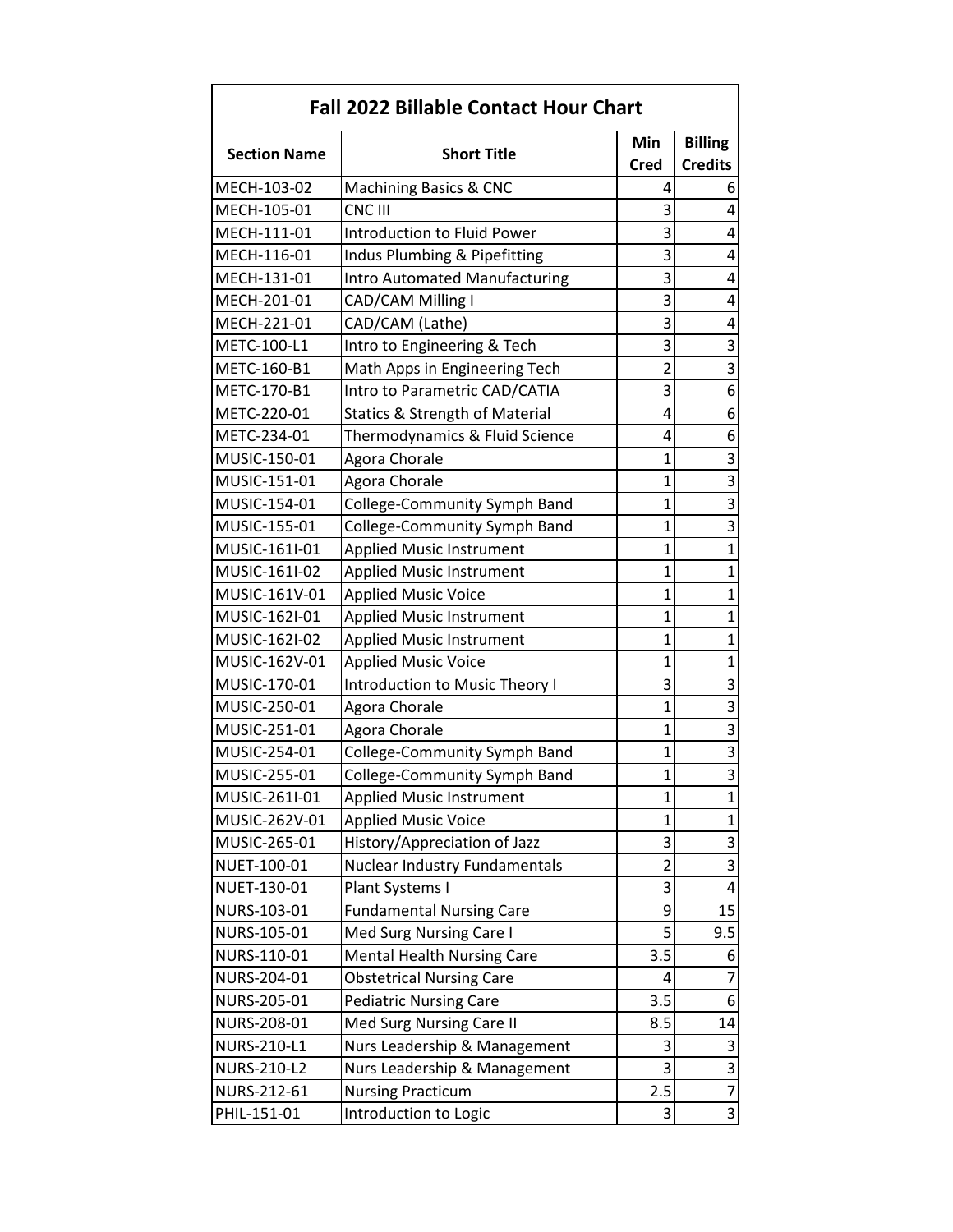| <b>Fall 2022 Billable Contact Hour Chart</b> |                                      |                |                         |
|----------------------------------------------|--------------------------------------|----------------|-------------------------|
|                                              |                                      | Min            | <b>Billing</b>          |
| <b>Section Name</b>                          | <b>Short Title</b>                   | <b>Cred</b>    | <b>Credits</b>          |
| PHIL-152-01                                  | Intro to Western Philosophy          | 3              | 3                       |
| PHIL-152-L1                                  | Intro to Western Philosophy          | 3              | 3                       |
| PHIL-253-L1                                  | Philosophy of Religion               | 3              | 3                       |
| PHIL-254-L1                                  | <b>Medical Ethics</b>                | 3              | 3                       |
| PHIL-254-L2                                  | <b>Medical Ethics</b>                | 3              | 3                       |
| PHIL-254-L3                                  | <b>Medical Ethics</b>                | 3              | 3                       |
| PHY-151-01                                   | <b>General Physics I</b>             | 4              | 6                       |
| PHY-151-02                                   | <b>General Physics I</b>             | 4              | 6                       |
| PHY-151-03                                   | <b>General Physics I</b>             | 4              | 6                       |
| PHY-251-01                                   | <b>Engineering Physics I</b>         | 5              | $\overline{7}$          |
| PNUR-127-01                                  | Prac Nurs Care of Adults II          | 6              | 11                      |
| <b>PNUR-128-B1</b>                           | <b>Issues in Practical Nursing</b>   | $\overline{c}$ | $\overline{2}$          |
| PNUR-129-61                                  | <b>Management Concepts for PNURS</b> | 3              | 8.5                     |
| POLSC-151-01                                 | Intro to Political Science           | 3              | 3                       |
| POLSC-151-02                                 | Intro to Political Science           | 3              | 3                       |
| POLSC-151-L1                                 | Intro to Political Science           | 3              | 3                       |
| POLSC-158-01                                 | Intro to Political Theory            | 3              | 3                       |
| PSYCH-151-01                                 | <b>General Psychology</b>            | 3              | 3                       |
| PSYCH-151-02                                 | <b>General Psychology</b>            | 3              | 3                       |
| PSYCH-151-B1                                 | <b>General Psychology</b>            | 3              | 3                       |
| <b>PSYCH-151-B2</b>                          | <b>General Psychology</b>            | 3              | $\overline{\mathbf{3}}$ |
| PSYCH-151-B3                                 | <b>General Psychology</b>            | 3              | $\overline{\mathbf{3}}$ |
| PSYCH-151-B4                                 | <b>General Psychology</b>            | 3              | 3                       |
| <b>PSYCH-151-B5</b>                          | <b>General Psychology</b>            | 3              | 3                       |
| PSYCH-151-B6                                 | <b>General Psychology</b>            | 3              | 3                       |
| PSYCH-151-L1                                 | <b>General Psychology</b>            | 3              | 3                       |
| <b>PSYCH-151-L2</b>                          | <b>General Psychology</b>            | 3              | $\overline{3}$          |
| <b>PSYCH-151-L3</b>                          | <b>General Psychology</b>            | 3              | 3                       |
| <b>PSYCH-151-L4</b>                          | <b>General Psychology</b>            | 3              | 3                       |
| <b>PSYCH-152-L1</b>                          | Psych of Personality/Adjustmnt       | 3              | 3                       |
| <b>PSYCH-251-L1</b>                          | Child Psychology                     | 3              | $\overline{3}$          |
| <b>PSYCH-253-L1</b>                          | Social Psychology                    | 3              | $\overline{\mathbf{3}}$ |
| <b>PSYCH-254-L1</b>                          | Life Span Psychology                 | 3              | 3                       |
| <b>PSYCH-258-B1</b>                          | <b>Abnormal Psychology</b>           | 3              | $\overline{3}$          |
| QSTC-115-L1                                  | <b>Statistical Process Control</b>   | 3              | 3                       |
| QSTC-120-L1                                  | Intro to Quality Systems             | 3              | 3                       |
| QSTC-150-B1                                  | Introduction to Metrology            | 3              | 4                       |
| QSTC-210-B1                                  | <b>Advanced Metrology</b>            | 3              | 4                       |
| RDG-090-01                                   | <b>Basic Reading Skills</b>          | 3              | 3                       |
| RTH-100-01                                   | <b>Respiratory Care Techniques I</b> | 6.5            | 9                       |
| RTH-102A-01                                  | Pharmacology for RT I                | $\overline{2}$ | $\overline{2}$          |
| RTH-104-01                                   | Cardiopulmonary Assessment           | 3              | 3                       |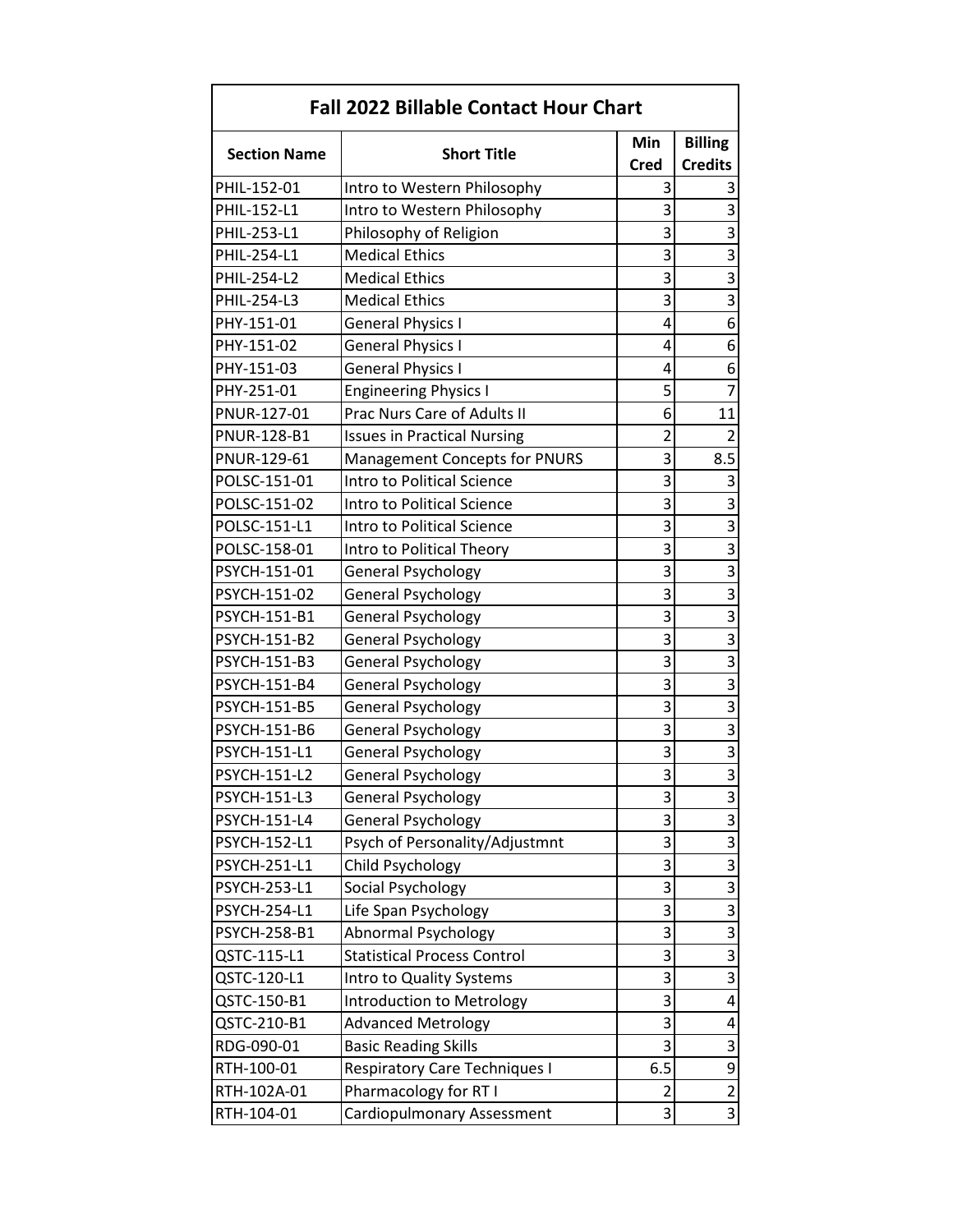| <b>Fall 2022 Billable Contact Hour Chart</b> |                                       |                         |                           |  |
|----------------------------------------------|---------------------------------------|-------------------------|---------------------------|--|
| <b>Billing</b><br>Min                        |                                       |                         |                           |  |
| <b>Section Name</b>                          | <b>Short Title</b>                    | <b>Cred</b>             | <b>Credits</b>            |  |
| RTH-211-61                                   | <b>Resp Care Clinical Pract III</b>   | 4.5                     | 14                        |  |
| RTH-212-01                                   | Adv Cardiopulmonary A & P             | 4                       | 4                         |  |
| RTH-214-01                                   | <b>Adult Critical Care Management</b> | 3                       | 4                         |  |
| RTH-216-01                                   | Neonatal/Pediatric Management         | $\overline{\mathbf{c}}$ | $\overline{2}$            |  |
| SOC-151-01                                   | Principles of Sociology               | 3                       | $\overline{3}$            |  |
| SOC-151-B1                                   | Principles of Sociology               | 3                       | $\overline{\overline{3}}$ |  |
| SOC-151-B2                                   | Principles of Sociology               | 3                       | $\overline{3}$            |  |
| SOC-151-B3                                   | Principles of Sociology               | 3                       | $\overline{3}$            |  |
| SOC-151-L1                                   | Principles of Sociology               | 3                       | $\overline{\mathbf{3}}$   |  |
| SOC-151-L2                                   | Principles of Sociology               | 3                       | $\overline{3}$            |  |
| SOC-251-L1                                   | <b>Modern Social Problems</b>         | 3                       | $\overline{3}$            |  |
| SOC-253-B1                                   | Race and Ethnicity                    | 3                       | $\overline{3}$            |  |
| SPAN-151-01                                  | <b>Elementary Spanish I</b>           | 4                       | 4                         |  |
| SPAN-151-02                                  | <b>Elementary Spanish I</b>           | 4                       | 4                         |  |
| SPAN-251-01                                  | Second Year Spanish I                 | 4                       | 4                         |  |
| SPCH-151-01                                  | <b>Communication Fundamentals</b>     | 3                       | 3                         |  |
| SPCH-151-B1                                  | <b>Communication Fundamentals</b>     | 3                       | $\overline{3}$            |  |
| SPCH-151-B2                                  | <b>Communication Fundamentals</b>     | 3                       | $\overline{\mathbf{3}}$   |  |
| SPCH-151-B3                                  | <b>Communication Fundamentals</b>     | 3                       | $\overline{3}$            |  |
| SPCH-151-B4                                  | <b>Communication Fundamentals</b>     | 3                       | $\overline{\mathbf{3}}$   |  |
| SPCH-151-B5                                  | <b>Communication Fundamentals</b>     | 3                       | $\overline{\mathbf{3}}$   |  |
| SPCH-155-B1                                  | <b>Interpersonal Communication</b>    | 3                       | $\overline{3}$            |  |
| SWK-106-01                                   | Child Welfare                         | 3                       | $\overline{3}$            |  |
| SWK-151-01                                   | Intro to Soc Services                 | 3                       | $\overline{\mathbf{3}}$   |  |
| THEA-151-B1                                  | <b>Introduction to Theater</b>        | 3                       | $\overline{\mathbf{3}}$   |  |
| WELD-100-01                                  | Intro to Welding Processes            | 4                       | $\overline{6}$            |  |
| WELD-100-02                                  | Intro to Welding Processes            | 4                       | 6                         |  |
| WELD-100-03                                  | Intro to Welding Processes            | 4                       | 6                         |  |
| WELD-101A-01                                 | Introduction to GMAW                  | 2                       | 3                         |  |
| WELD-101A-02                                 | Introduction to GMAW                  | 2                       | $\overline{3}$            |  |
| WELD-101B-01                                 | <b>Basic SMAW</b>                     | $\overline{2}$          | $\overline{\mathbf{3}}$   |  |
| WELD-101B-02                                 | <b>Basic SMAW</b>                     | $\overline{\mathbf{c}}$ | $\overline{\mathbf{3}}$   |  |
| WELD-101C-01                                 | <b>Arc Applications</b>               | $\overline{c}$          | $\overline{3}$            |  |
| WELD-101C-02                                 | <b>Arc Applications</b>               | $\overline{c}$          | $\overline{\mathbf{3}}$   |  |
| WELD-102-01                                  | <b>Advanced SMAW</b>                  | 6                       | 8                         |  |
| WELD-102-02                                  | <b>Advanced SMAW</b>                  | 6                       | 8                         |  |
| WELD-103-01                                  | <b>Weldment Eval &amp; Testing</b>    | 3                       | 4                         |  |
| WELD-104A-01                                 | Introduction to GTAW                  | $\overline{2}$          | 3                         |  |
| WELD-104A-02                                 | Introduction to GTAW                  | $\overline{c}$          | $\overline{3}$            |  |
| WELD-104B-01                                 | Introduction to GMAW                  | $\overline{\mathbf{c}}$ | $\overline{3}$            |  |
| WELD-104B-02                                 | Introduction to GMAW                  | $\overline{2}$          | $\overline{3}$            |  |
| WELD-104C-01                                 | <b>GTAW-Stainless Steel</b>           | 2                       | $\overline{3}$            |  |